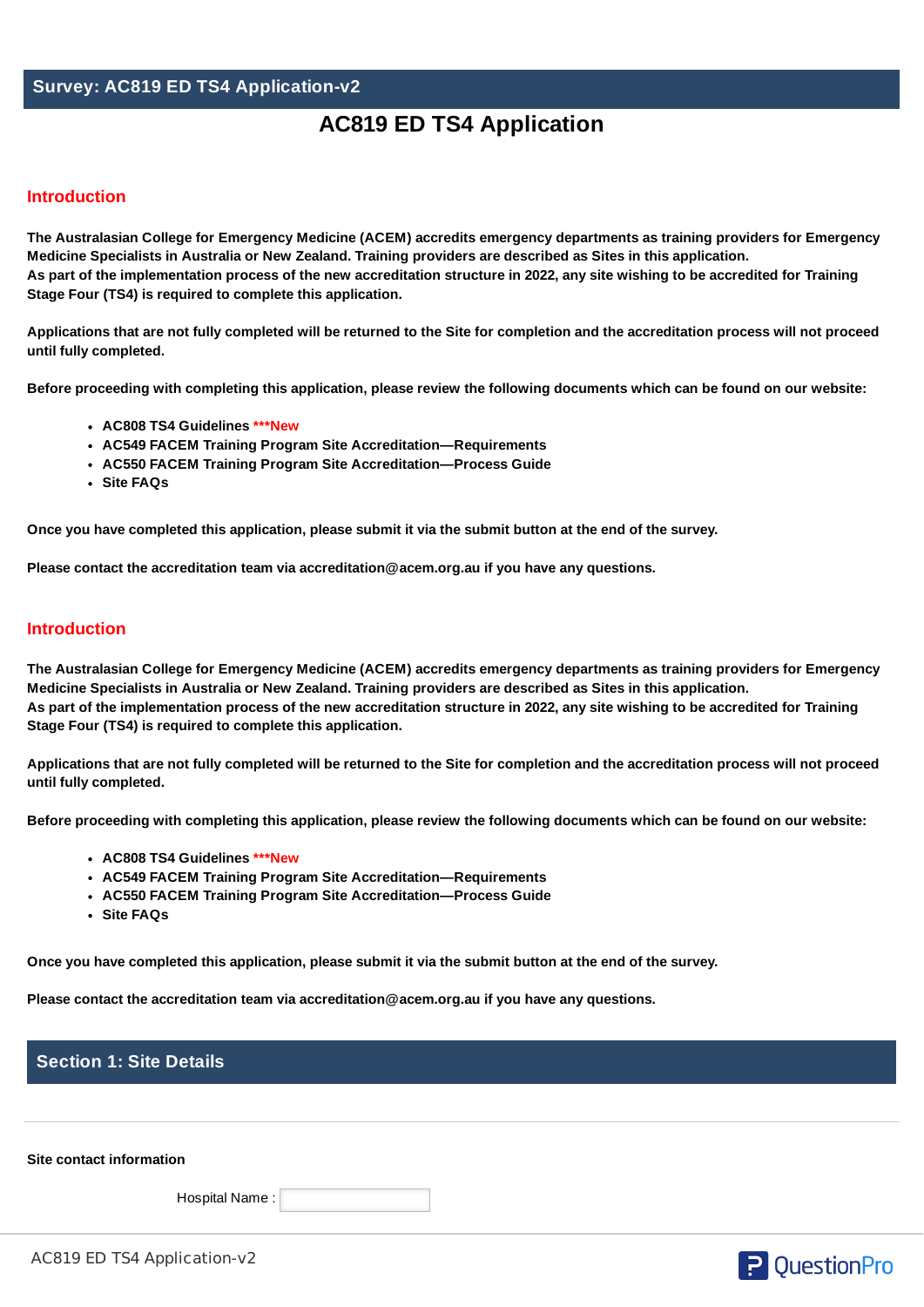| Street Address:                                      |            |                          |                         |
|------------------------------------------------------|------------|--------------------------|-------------------------|
| Phone:                                               |            |                          |                         |
| Name of person filling in this application : $\vert$ |            |                          |                         |
| Position:                                            |            |                          |                         |
| Email:                                               |            |                          |                         |
|                                                      |            |                          |                         |
|                                                      |            |                          |                         |
| Region:                                              |            |                          |                         |
| ACT<br>$\bigcirc$<br>$\bigcirc$                      | <b>NSW</b> | $\bigcirc$<br>${\sf NZ}$ | $\bigcirc$<br><b>NT</b> |
| $\bigcirc$<br>QLD<br>$\bigcirc$                      | SA         | <b>TAS</b><br>$\bigcirc$ | $\bigcirc$ VIC          |
| WA<br>∩                                              |            |                          |                         |
|                                                      |            |                          |                         |

# **Contact information - Hospital Executive to whom all correspondence will be directed to**

| Title (eg Dr/Professor/Mr) and Name:   |  |
|----------------------------------------|--|
| Executive Position (eg CEO, DMS, GM) : |  |
| Phone:                                 |  |
| Email Address:                         |  |

### **Contact information - ED leaders**

|                         | <b>NAME</b> | FTE at <b>THIS</b> site | Email |
|-------------------------|-------------|-------------------------|-------|
| DEM <sub>1</sub>        |             |                         |       |
| DEM <sub>2</sub>        |             |                         |       |
| DEMT <sub>1</sub>       |             |                         |       |
| DEMT <sub>2</sub>       |             |                         |       |
| DEMT <sub>3</sub>       |             |                         |       |
| DEMT <sub>4</sub>       |             |                         |       |
| Local WBA Coordinator 1 |             |                         |       |
| Local WBA Coordinator 2 |             |                         |       |
| Local WBA Coordinator 3 |             |                         |       |
| Mentoring Coordinator 1 |             |                         |       |
| Mentoring Coordinator 2 |             |                         |       |

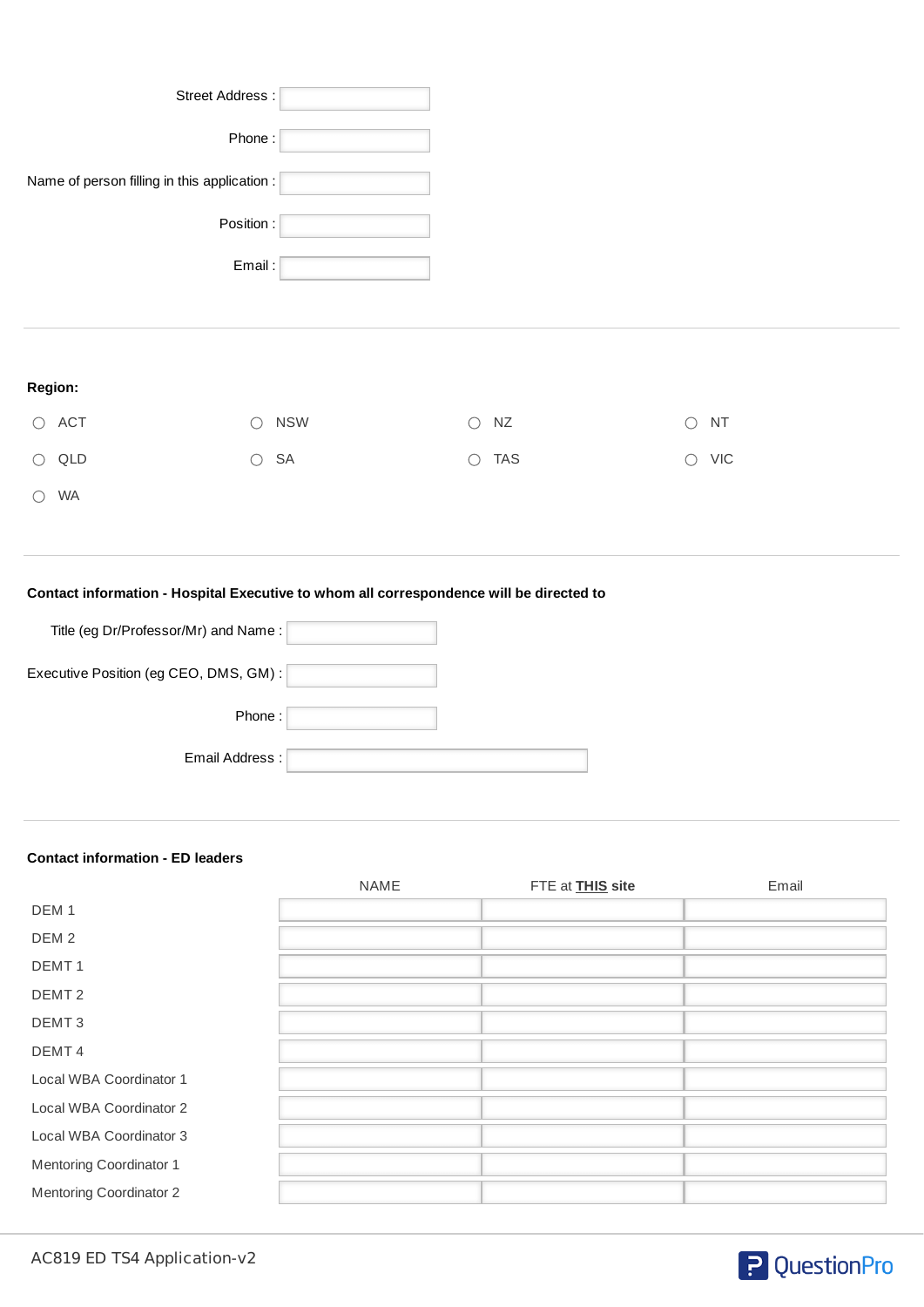# **Section 2: Site self-assessment against the TS4 requirements**

This is an interim accreditation application and no additional documents are required to be submitted with this application. At your next routine inspection, on**going accreditation will either be confirmed or declined.**

## **Domain TS4 Leadership and Management**

**Standard TS4 ED 1.1 Opportunities for Leadership and Management Criterion TS4 ED 1.1.1 The training site rostering provides opportunities for clinical leadership**

Requirement TS4 ED 1.1.1.1 Trainees lead and manage a clinical team/area (manage patients, flow and junior doctors in a specific **area such as acute/SSU/fast track) during a shift**

**Please provide a description of how your site meets this requirement:**

#### **Demonstrated by the following below (Please select all that are applicable).**

#### **Each Training Stage Four Trainee will:**

|                                                                                                                                                     | Acute<br>Area | SSU                                       | Fast<br>Track                                   | Other<br>area |
|-----------------------------------------------------------------------------------------------------------------------------------------------------|---------------|-------------------------------------------|-------------------------------------------------|---------------|
| be allocated to a minimum of 16 day/evening shifts per 6 FTE months which are in-charge shifts<br>for an area (supervised and supported by a FACEM) |               |                                           |                                                 |               |
|                                                                                                                                                     |               | there is a FACEM as<br>the second on-call | there is a<br>documented<br>escalation strategy |               |
| be offered the opportunity to participate on the on-call roster by <b>agreement (optional), and,</b>                                                |               |                                           |                                                 |               |
|                                                                                                                                                     |               |                                           |                                                 | Please Select |
| have opportunities to lead resuscitation and debriefing sessions                                                                                    |               |                                           |                                                 |               |
| manage patient flow in the department                                                                                                               |               |                                           |                                                 |               |
| be involved with creation of tailored management plans for complex and/or vulnerable patients                                                       |               |                                           |                                                 |               |
| review admission plans created by junior clinician working in the ED                                                                                |               |                                           |                                                 |               |
| attend consultants' meetings as the trainee representative                                                                                          |               |                                           |                                                 |               |

facilitate resolution of conflict involving junior staff



# **P** QuestionPro

 $\Box$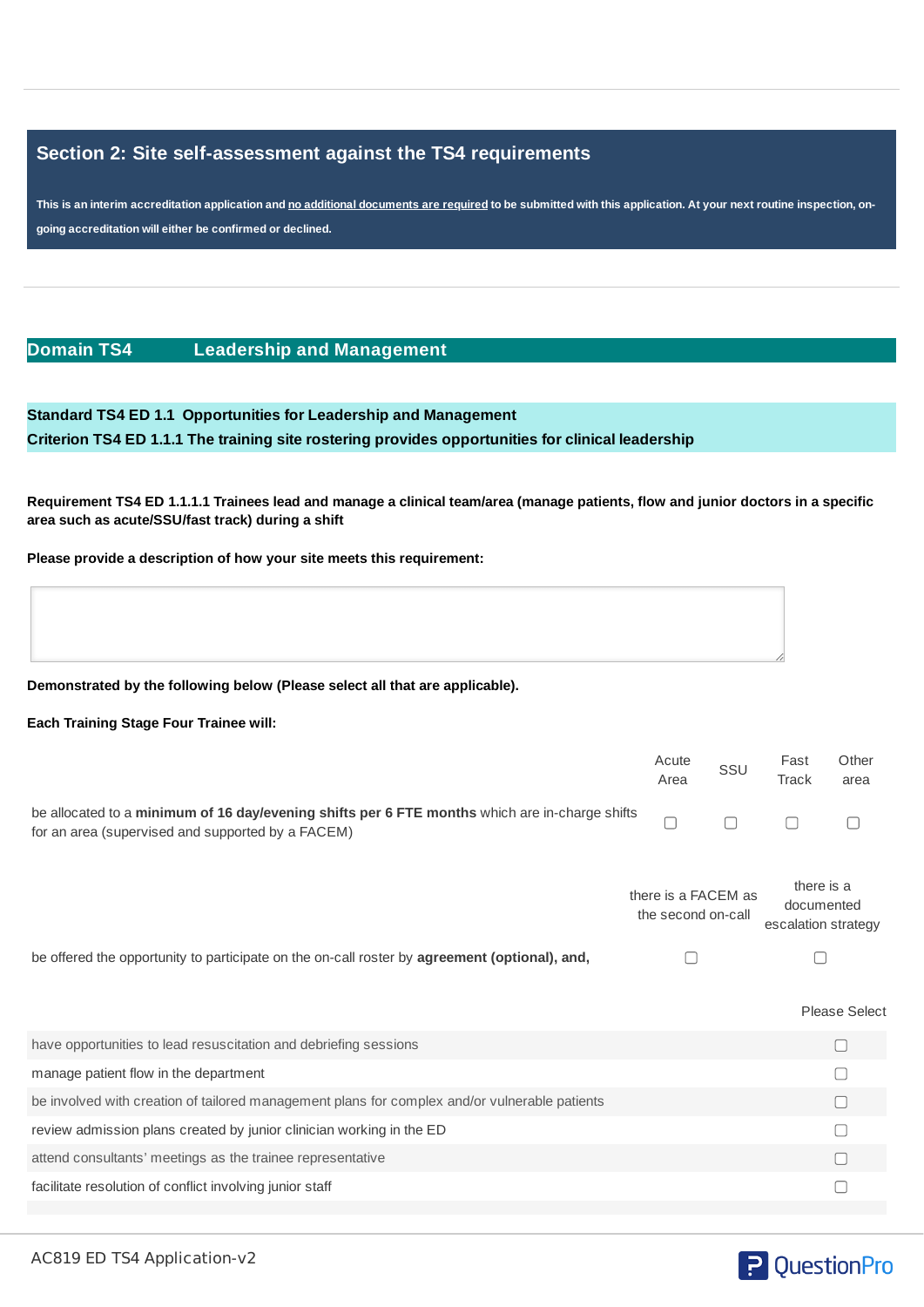| have opportunities to lead discussions with patients and their family/whanau and/or carers regarding medical decisions and |  |
|----------------------------------------------------------------------------------------------------------------------------|--|
| goals for end-of-life care                                                                                                 |  |

be provided with the opportunity to perform these leadership activities during their normal work hours.

# **Standard TS4 ED 2.1 Scholarship and Teaching Criterion TS4 ED 2.1.1 The training site provides opportunities to teach junior clinicians 1**

Requirement TS4 ED 2.1.1.1: Trainees deliver some formal education sessions and have the responsibility to supervise and teach (a **minimum of two (2)) junior clinicians while on shift on the floor 1**

 $^{\rm 1}$ Junior clinicians includes JMOs, interns, junior registrars, EMC/D/AD trainees, TS1-2 trainees but excludes medical students

**Please provide a description of how your site meets this requirement:**

## **Demonstrated by the following below (Please select all that are applicable).**

#### **Each Training Stage Four Trainee will:**

|                                   | JMO &<br><b>SMO</b><br>teaching | <b>EMET</b> | <b>Nursing</b><br>in-Service Teaching | Registrar<br>Weekly | PE<br>Teaching | Hospital-<br>wide<br>teaching | <b>SIM</b> | Cultural<br>safety<br>Teaching | Other |
|-----------------------------------|---------------------------------|-------------|---------------------------------------|---------------------|----------------|-------------------------------|------------|--------------------------------|-------|
| regularly participate in teaching |                                 |             |                                       | $\Box$              |                |                               |            |                                |       |

|                                                                                                          | Please Select |
|----------------------------------------------------------------------------------------------------------|---------------|
| have opportunities to provide workplace-based assessments to junior doctors who are not ACEM<br>trainees |               |
| deliver constructive feedback to junior medical staff and peers                                          |               |
| have regular CST for teaching activities                                                                 |               |
| teach procedural skills                                                                                  |               |
| lead equipment orientation for junior clinicians                                                         |               |

# **Standard TS4 ED 3.1 Quality Management Criterion TS4 ED 3.1.1 Trainees are involved in quality improvement activities**

Requirement TS4 ED 3.1.1.1: Trainees actively participate in QI and QA activities with opportunities to lead (with FACEM support).